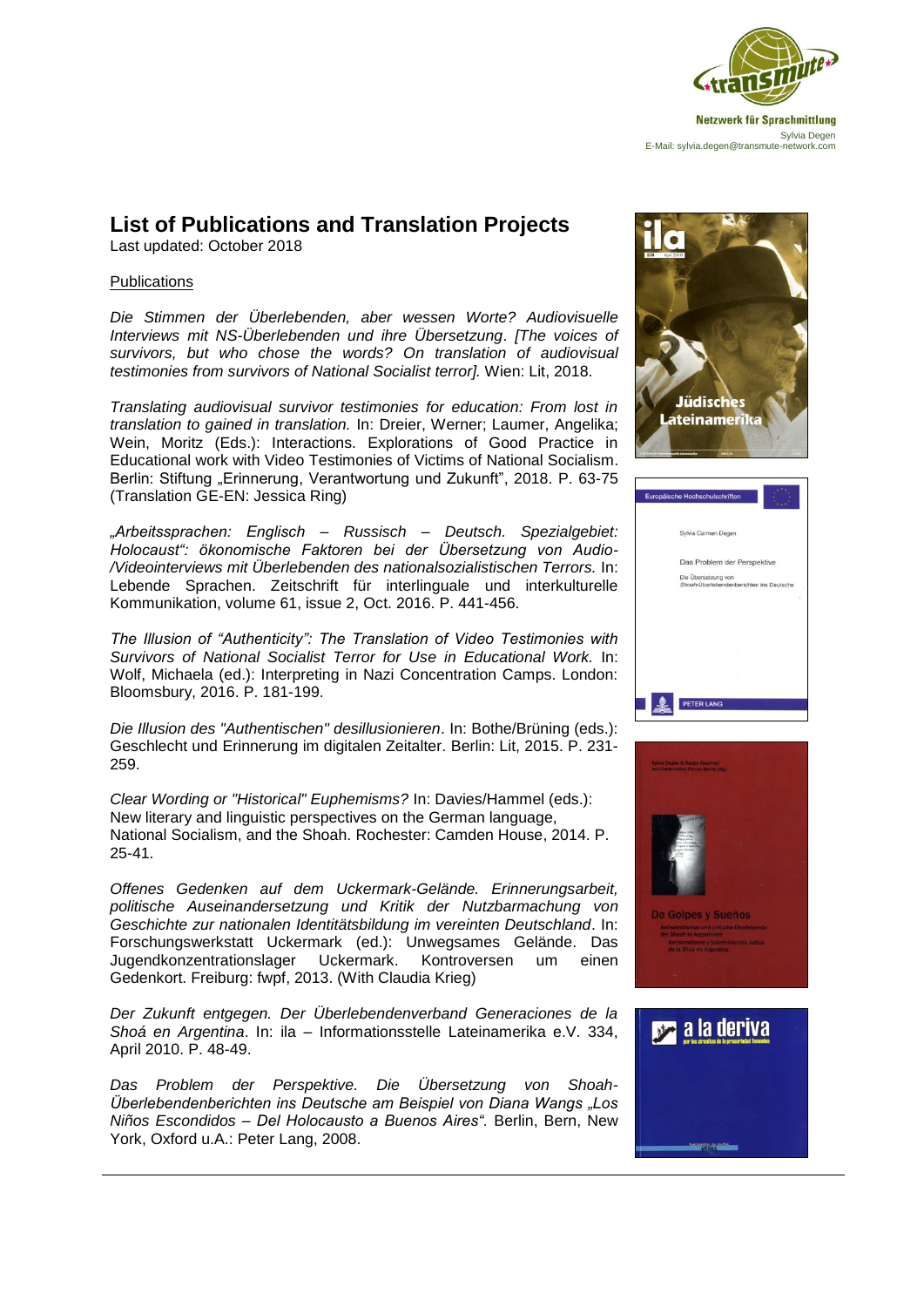

*Chicanas und Chicanos in den USA: Gesellschaftliche Realität, Sprache und Übersetzbarkeit.* München: Grin, 2007.

*De Golpes y Sueños - Antisemitismus und jüdische Überlebende der Shoah in Argentinien/Antisemitismo y Sobrevivientes Judíos de la Shoá en Argentina.* Berlin: Author's edition, 2007. – 298 P. (Edited with Sergio Esquivel & Anti-Defamation Forum Berlin)

*Aufschrei wegen Altbekanntem – Internationale Haftbefehle wegen dem Attentat auf das jüdische Gemeindezentrum AMIA in Buenos Aires.* In: Lateinamerikanachrichten 391, January 2007. P. 25-27.

*A la Deriva – Por los Circuitos de la Precariedad Femenina.* Madrid: Traficantes de Sueños, 2004. – 267 P. (Edited with Precarias a la Deriva)

## Translation Projects

Translation and proofreading (GE–EN) of different text types for the *Initiative für einen Gedenkort ehemaliges KZ Uckermark e.V.*  [*Initiative for a Memorial at the former Youth Concentration Camp Uckermark*]. Since 2007.

Translation and proofreading (GE–EN and EN–GE) of different text types for the *International Institute for Education and Research on Antisemitism (IIBSA)*, London/Berlin. Since 2007.

Translation (EN–GE) of some essays in the compendium *Umstrittene Geschichte* by Joelle Allouche-Benayoun, Günther Jikeli, Kim Robin Stoller (eds.). Frankfurt, New York: Campus, 2013.

Editing (EN–DE) of the essay *Gefangene der Lexika: Kulturelle Cis-Geschlechtlichkeit und Trans'-Kinder* by Natacha Kennedy. In: Schneider/Baltes-Löhr (eds.) Normierte Kinder. Bielefeld: Transcript, 2013.

Translation (SP–GE) of the book *Die versteckten Kinder – Aus dem Holocaust nach Buenos Aires* [*The Hidden Children – From the Holocaust to Buenos Aires*] by Diana Wang. Berlin: Hentrich & Hentrich, 2012. – 360 P.

Translation (EN–GE) of the publication *Guidelines for Educators on Countering Intolerance against Muslims,* published by the European Council, the *OSCE/ODIHR* and the *UNESCO*. 2012.

Editing of translations (GE–EN) for the exhibition *Berlin Transit.* 







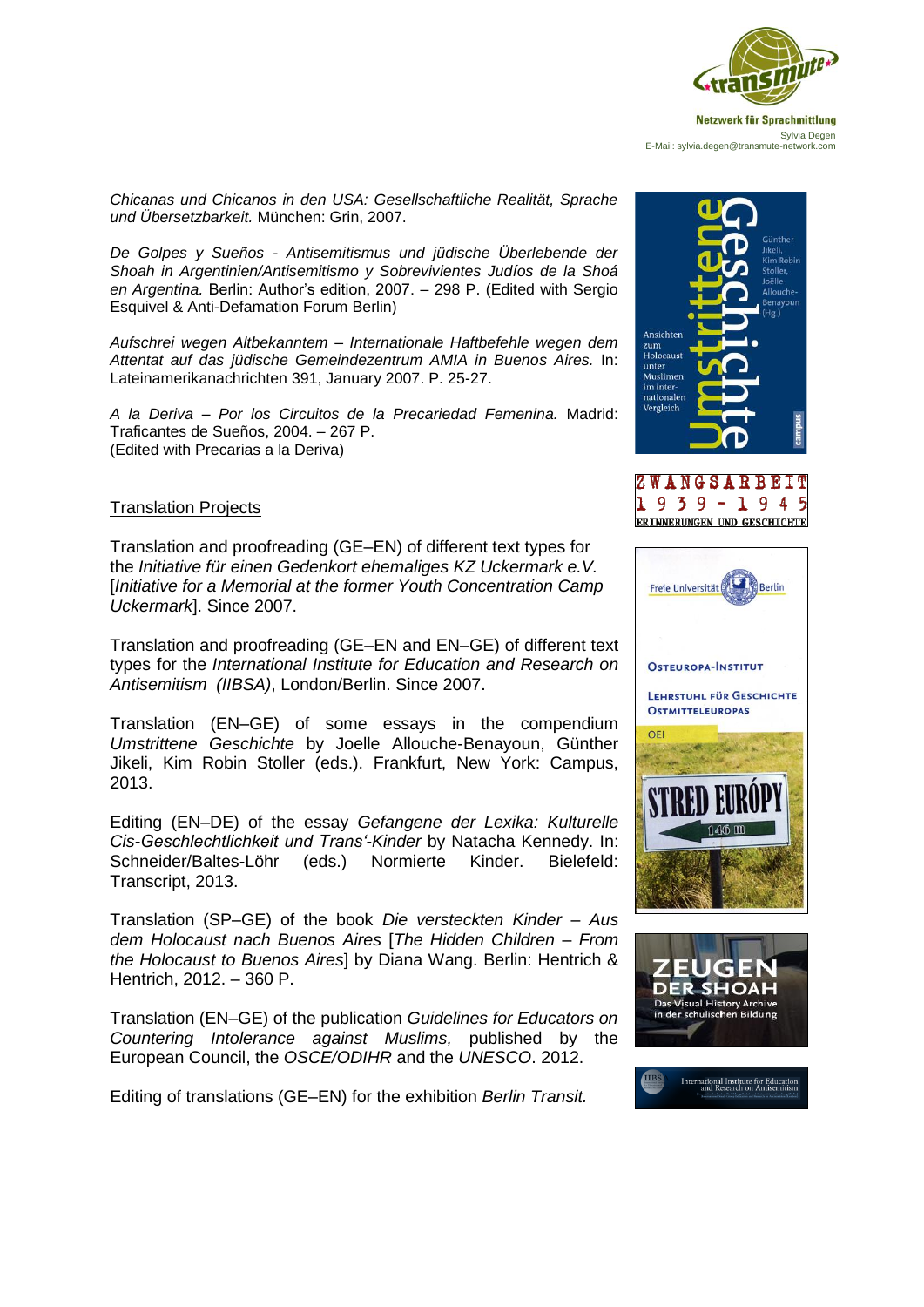

*Jewish Migrants from Eastern Europe in the 1920s* for the *Stiftung Jüdisches Museum Berlin.* 2012.

Translation (EN–GE) of different text types for the *OSCE/ODIHR*. 2008 – 2012.

Proofreading of the website translation (GE–EN) *Sites of Remembrance 1933-1945* for the *Ständige Konferenz der Leiter der NS-Gedenkorte im Berliner Raum.* 2010. URL: http://www.orte-der-erinnerung.de/home\_new/?L=1 [EN]

Editing and translation (EN–GE and SP–GE) of audiovisual interviews with NS survivors for the archive *Zwangsarbeit 1939- 1945* at the Freie Universität Berlin*.* 2009 – 2011. URL: http://www.zwangsarbeit-archiv.de/en/ [EN]

Transcription and translation (SP–GE) of video interviews with *Shoah* survivors and their saviors for the project *Zeugen der Shoah. Das Visual History Archive in der schulischen Bildung*  [*Witnesses of the Shoah. The Visual History Archive in school education*] of the Freie Universität Berlin*.* 2010. URL: http://www.vha.fu-berlin.de/en [EN]

Proofreading of translations (GE–SP) in the field of *Experiences with violence and multiple discrimination of lesbian, bisexual women and trans\*people in Germany* for *LesMigras / Lesbenberatung* Berlin. 2010.

Cooperation in the translation (SP–GE) of the book *Victoria Ocampo: Mein Leben ist mein Werk. Eine Biographie in Selbstzeugnissen* by Renate Kroll (ed.). Berlin: Aufbau, 2010.

Translation (EN–GE and SP–GE) of different text types for the *Stiftung Denkmal für die Ermordeten Juden Europas* [*Foundation for the Memorial to the Murdered Jews of Europe*] Berlin. 2007 – 2010.

Translation (EN–GE) of audio texts about the November Pogroms 1938 for the travelling exhibition *"Was damals Recht war..." – Soldaten und Zivilisten vor den Gerichten der Wehrmacht* [*"What was deemed fully legal at the time…" – Soldiers and civilians tried before the courts of the military*] for the *Stiftung Denkmal für die Ermordeten Juden Europas* [*Foundation for the Memorial to the Murdered Jews of Europe*] Berlin. July 2008.

URL:http://www.stiftung-denkmal.de/en/projects/exhibitions/whatwasdeemed [EN]

Translation (EN–GE) of the publication *Addressing Anti-Semitism: Why and How? A Guide for Educators,* published by the